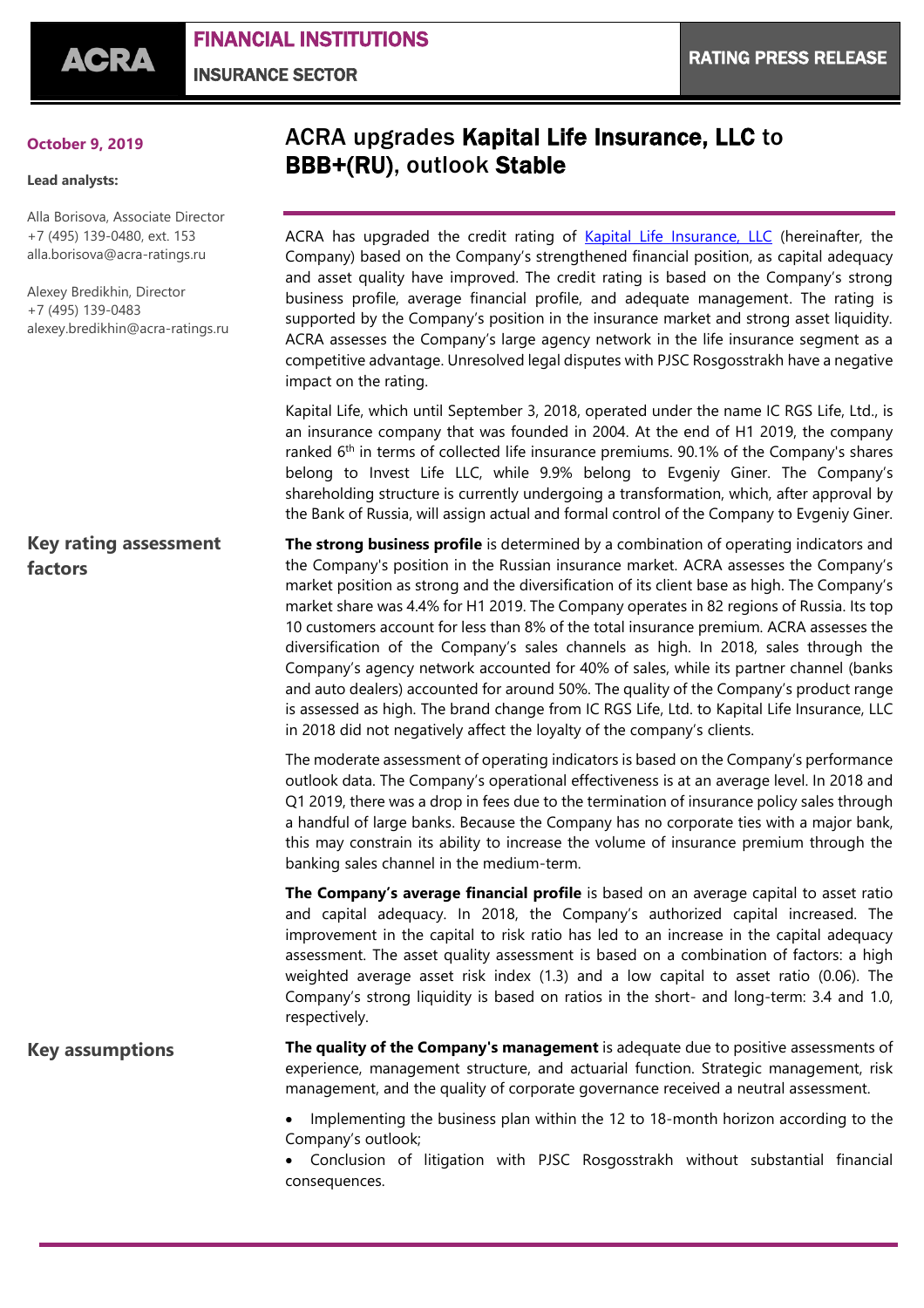| <b>Potential outlook or</b><br>rating change factors | The Stable outlook assumes that the rating will most likely stay unchanged within the 12<br>to 18-month horizon.                                                                                                                                                                                                                                                                                  |
|------------------------------------------------------|---------------------------------------------------------------------------------------------------------------------------------------------------------------------------------------------------------------------------------------------------------------------------------------------------------------------------------------------------------------------------------------------------|
|                                                      | A positive rating action may be prompted by:                                                                                                                                                                                                                                                                                                                                                      |
|                                                      | Increase in the capital to asset ratio.                                                                                                                                                                                                                                                                                                                                                           |
|                                                      | A negative rating action may be prompted by:                                                                                                                                                                                                                                                                                                                                                      |
|                                                      | Unfavorable outcome of litigation with PJSC Rosgosstrakh;<br>Decrease in return on assets.                                                                                                                                                                                                                                                                                                        |
| <b>Rating components</b>                             | $SCA: bbb+$ .                                                                                                                                                                                                                                                                                                                                                                                     |
|                                                      | Adjustments: none.                                                                                                                                                                                                                                                                                                                                                                                |
| <b>Issue ratings</b>                                 | No outstanding issues have been rated.                                                                                                                                                                                                                                                                                                                                                            |
| <b>Regulatory disclosure</b>                         | The credit rating has been assigned under the national scale for the Russian Federation<br>based on the Methodology for Credit Ratings Assignment to Insurance Companies Under<br>the National Scale for the Russian Federation, and the Key Concepts Used by Analytical<br>Credit Rating Agency within the Scope of Its Rating Activities.                                                       |
|                                                      | The credit rating of Kapital Life Insurance, LLC was published by ACRA for the first time on<br>October 10, 2018. The credit rating and its outlook are expected to be revised within one<br>year following the publication date of this press release.                                                                                                                                           |
|                                                      | The assigned credit rating is based on the data provided by Kapital Life Insurance, LLC,<br>information from publicly available sources, as well as ACRA's own databases. The rating<br>analysis was performed using the GAAP and IFRS financial statements of Kapital Life<br>Insurance, LLC. The credit rating is solicited, and Kapital Life Insurance, LLC participated in<br>its assignment. |
|                                                      | No material discrepancies between the provided data and the data officially disclosed by<br>Kapital Life Insurance, LLC in its financial statements have been discovered.                                                                                                                                                                                                                         |
|                                                      | ACRA provided no additional services to Kapital Life Insurance, LLC. No conflicts of interest<br>were discovered in the course of credit rating assignment.                                                                                                                                                                                                                                       |